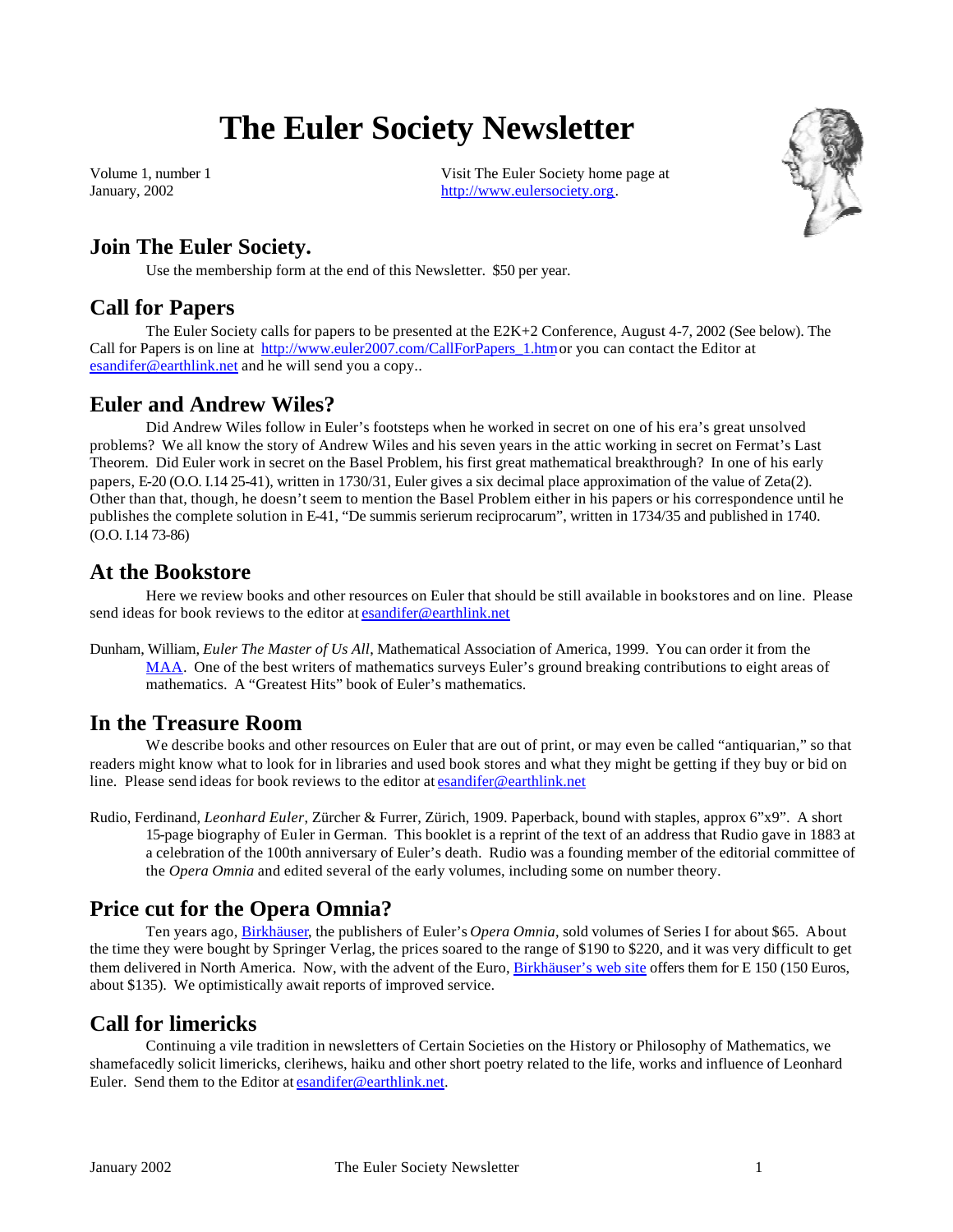#### **Call for contributions**

The Newsletter will gladly include short contributions about Euler, his life, works and influence, and we will provide links to longer contributions. Contact the Editor at esandifer@earthlink.net.

### **Euler in San Diego**

Historians of Mathematics enjoyed some lively sessions at the Joint Mathematics Meetings in San Diego in early January. Of course, Euler was a popular topic. Here are short descriptions of some of the talks about Euler.

"Euler and Cevians" – Homer White, Georgetown College

A really nice talk about one of Euler's late papers, E-749 (O.O. I.26 344-358) about when the sides of a triangle can be translated to make cevians of a new triangle. For our readers who are not Geometers, the figure at the right illustrates what cevians are. They are three line segments, each joining a vertex of a triangle with a point on the opposite side, with the special property that the three segments intersect in a single point. Segments Aa, Bb and Cc are cevians because they all pass through the point F. In this paper, Euler admits to "longae ambagae", or "extensive wanderings."



Cevians of triangle ABC

 "The Quadrature of Lunes, from Hippocrates to Euler" – Stacy Langton, University of San Diego

Euler followed up on Hippocrates' work with papers in 1737 (E-73 O.O. I.26 1- 14) and 1771 (I'm not sure what paper this is), showing that there really aren't very many lunes for which Hippocrates' construction works.

"The crescents of Hippocrates from the second millennium BCE to the second millennium CE" – Una Bray, Skidmore College

Una added to the remarks Stacy Langton had made the day before, and showed how some lunes are almost constructible.

"Euler and the Greatest Homework Ever" – Ed Sandifer, Western Connecticut State University.

An account of how Euler did the first general work on Calculus of Variations as a homework assignment for his mentor in Basel, Johann Bernoulli. The homework was published and is E-9 (O.O. I.25 1-12)

"Priority, Propriety and Polemic: The Euler-d'Alembert Correspondence" – Robert Bradley, Adelphi University Rob told us how Euler and d'Alembert got along for a while, then didn't, and compared how their lives were so

similar in some ways, so different in others.

### **HOMSIGMAA**

The MAA has a new Special Interest Group, HOMSIGMAA (History of Mathematics Special Interest Group of the Mathematical Association of America), which came into being as the result of hard work by Rob Bradley and Amy Shell. HOMSIGMAA doesn't yet have a page at the MAA Web site. For now, it's hosted by Rob Bradley here.

### **Upcoming Math History events**

| February $6, 2002$ | Bill Dunham at the Pohle Colloquium, Adelphi U. Garden City, NY. It's not Euler, but it's Bill |
|--------------------|------------------------------------------------------------------------------------------------|
|                    | Dunham.                                                                                        |
| April 15, 2002     | Leonhard Euler's 295 <sup>th</sup> birthday                                                    |
| May 24-26, 2002    | <b>CSHPM</b> annual meeting - Toronto                                                          |
| August 1-3, 2002.  | MathFest in Burlington, Vermont                                                                |
| August 4-7, 2002   | $E2K+2$ , Rumford, Maine. See below.                                                           |

### **Euler 2K+2**

The Euler Society's first big event is scheduled for Rumford, Maine August 4-7, 2002, hot on the heels of the MathFest in Burlington. You can register on line at http://www.euler2007.com

### **On This Date in Euler's Life**

We use Old Style dates for events in Russia, New Style elsewhere.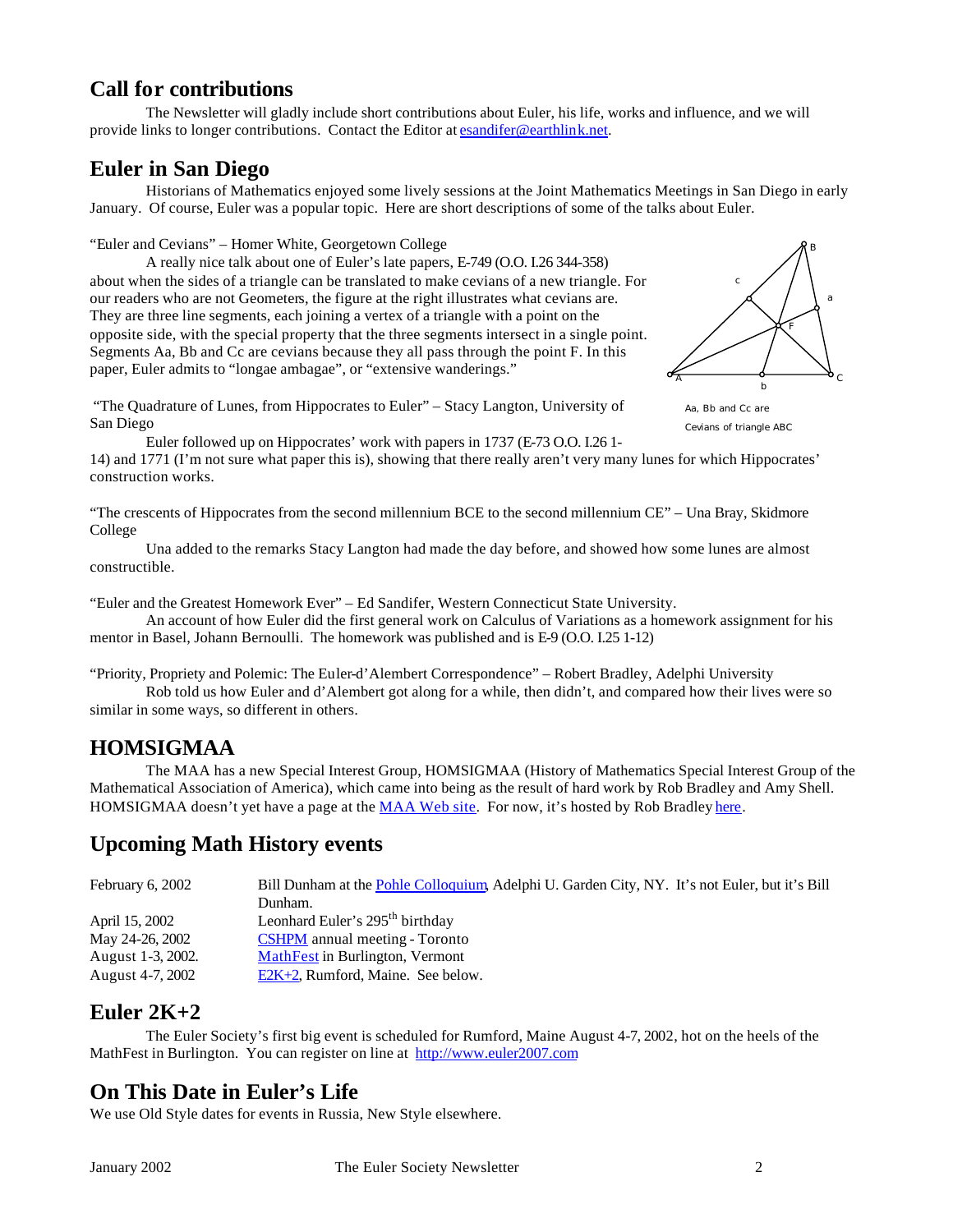| Euler reads E-245, (0.0. I.22) "De methodo Diophantaneae analoga in analysi infinitorum" in                                    |
|--------------------------------------------------------------------------------------------------------------------------------|
| Berlin.                                                                                                                        |
| Euler reads E-250 (O.O. I.25 98-122) "Sur le probleme isoperimetrique" to the Berlin Academy.                                  |
| Euler reads E-148 (O.O. I.26 46-59), "Sur le nombre des points oú deux lignes des orders                                       |
| quelconques peuvent se couper" before the Berlin Academy.                                                                      |
| Euler reads E-149, (O.O. III.2) "Réflexions sur l'Espece et sur le Tems" before the Berlin                                     |
| Academy.                                                                                                                       |
| Bernoulli reads Euler's last two Berlin papers, one on Lunar theory (E-401 O.O. II.26) and one on<br>optics (E-360 O.O. III.7) |
| Euler reads E-100 (O.O. I.2 59-61), On Amicable Numbers, before the Berlin Academy, and                                        |
| increases the number of known pairs of amicable numbers from 3 to 30.                                                          |
| Euler's last letter from d'Alembert                                                                                            |
|                                                                                                                                |

### **The Mission**

The Mission of **The Euler Society** is threefold: It encourages scholarly contributions examining the life, research, and influence of Leonhard Euler. In part, these will be set within his times, that is, within the Enlightenment, the rise to European power status of Russia and Prussia, and the growth of royal science academies. **The Euler Society** will also explore current studies in the mathematical sciences that build upon his thought. And it will promote translations into English of selections from his writings, including correspondence and notebooks, in leading up to the tercentenary of his birth in 2007.

# **The Euler Society Executive Committee**

| Chancellor             | Ronald Calinger        | calinger@cua.edu               |
|------------------------|------------------------|--------------------------------|
| President              | <b>Robert Bradley</b>  | bradley@panther.adelphi.edu    |
| Vice President         | Rudiger Theile         | thieler@medizin.uni-leipzig.de |
| Ombudsman (ex officio) | John Glaus             | restinn@exploremaine.com       |
| Treasurer              | Mary Ann McLoughlin    | mcloughm@mail.strose.edu       |
| Secretary              | <b>Edward Sandifer</b> | esandifer@earthlink.net        |
|                        |                        |                                |